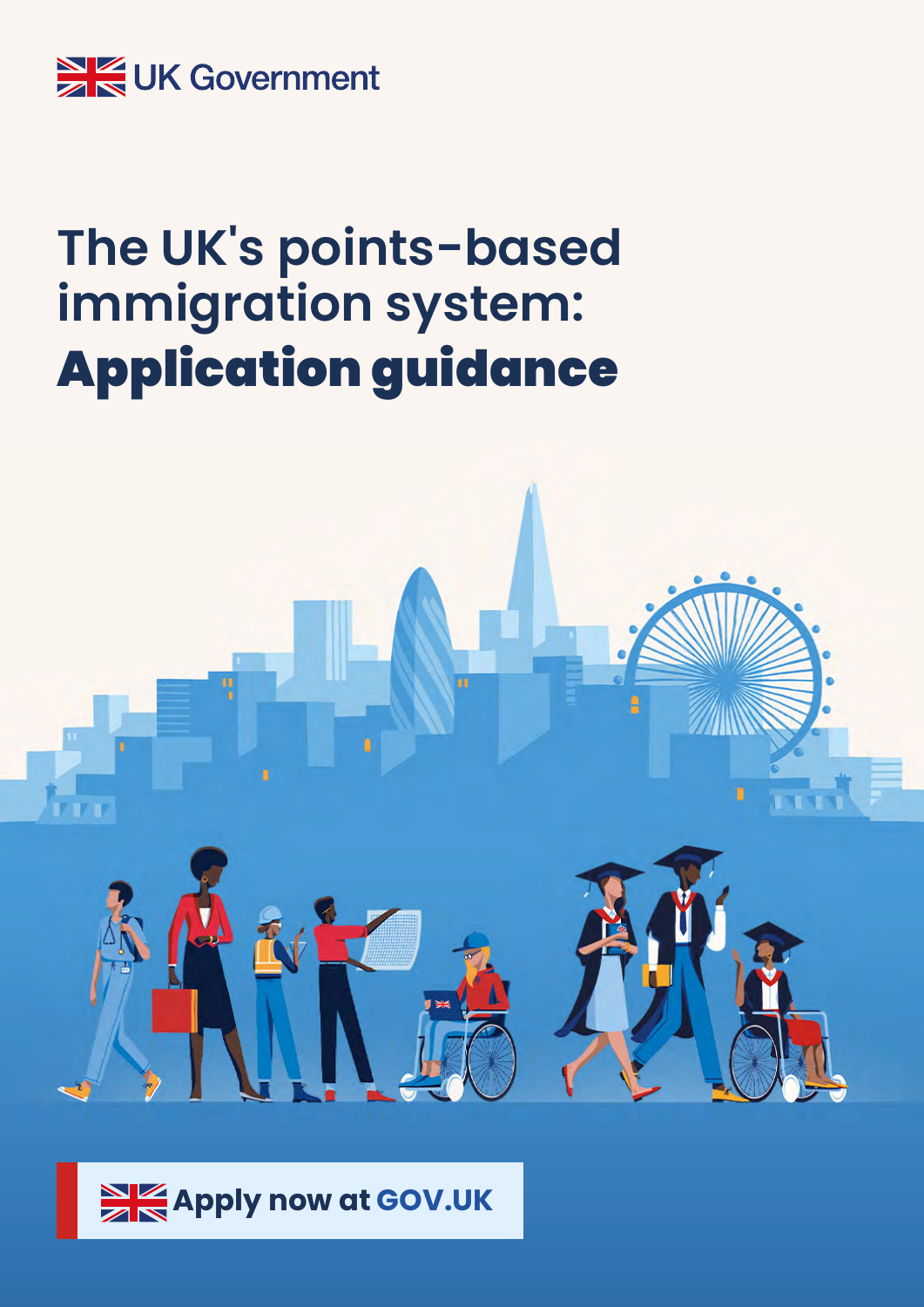## The UK's points-based immigration system: Applying to work or study in the UK

Please note that 'EU citizens' referred to in this guidance can be read to include EU, EEA and Swiss citizens. Those resident in the UK by 31 December 2020 should apply to the **[EU Settlement Scheme](https://www.gov.uk/settled-status-eu-citizens-families/what-settled-and-presettled-status-means)** and have until 30 June 2021 to make an application.

**If you are an EU citizen planning to come to the UK to work or study, you may need to apply through the [UK's points-based immigration](https://www.gov.uk/guidance/the-uks-points-based-immigration-system-information-for-eu-citizens)  [system](https://www.gov.uk/guidance/the-uks-points-based-immigration-system-information-for-eu-citizens). This guide covers some of the key things you need to know about the application process.**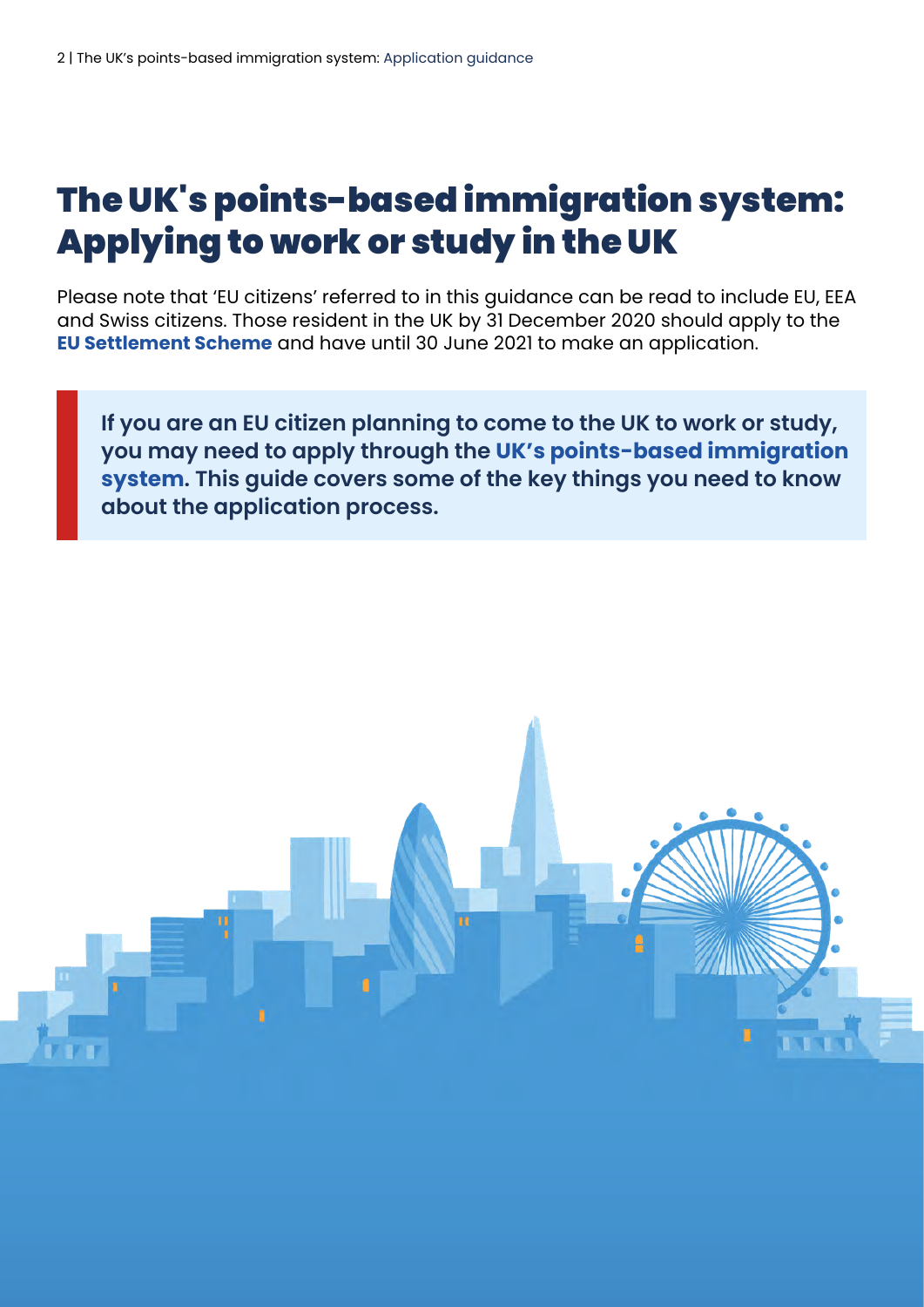#### **Start your application on GOV.UK**

You will start your application for a visa to work or study in the UK online at GOV.UK. As part of your application, you will need to complete identity verification. There are two ways you can do this. Most people will be able to complete identity verification through the UK Immigration: ID Check app. This will enable a smoother journey and will allow you to have a fully online experience. If you are unable to use the UK Immigration: ID Check app, you will need to attend a Visa Application Centre.

The **[processing times for applications](https://www.gov.uk/guidance/visa-decision-waiting-times-applications-outside-the-uk?step-by-step-nav=cafcc40a-c1ff-4997-adb4-2fef47af194d)** vary depending on the visa you are applying for and the service available. You must apply and receive confirmation that you have been successful before you travel to the UK.

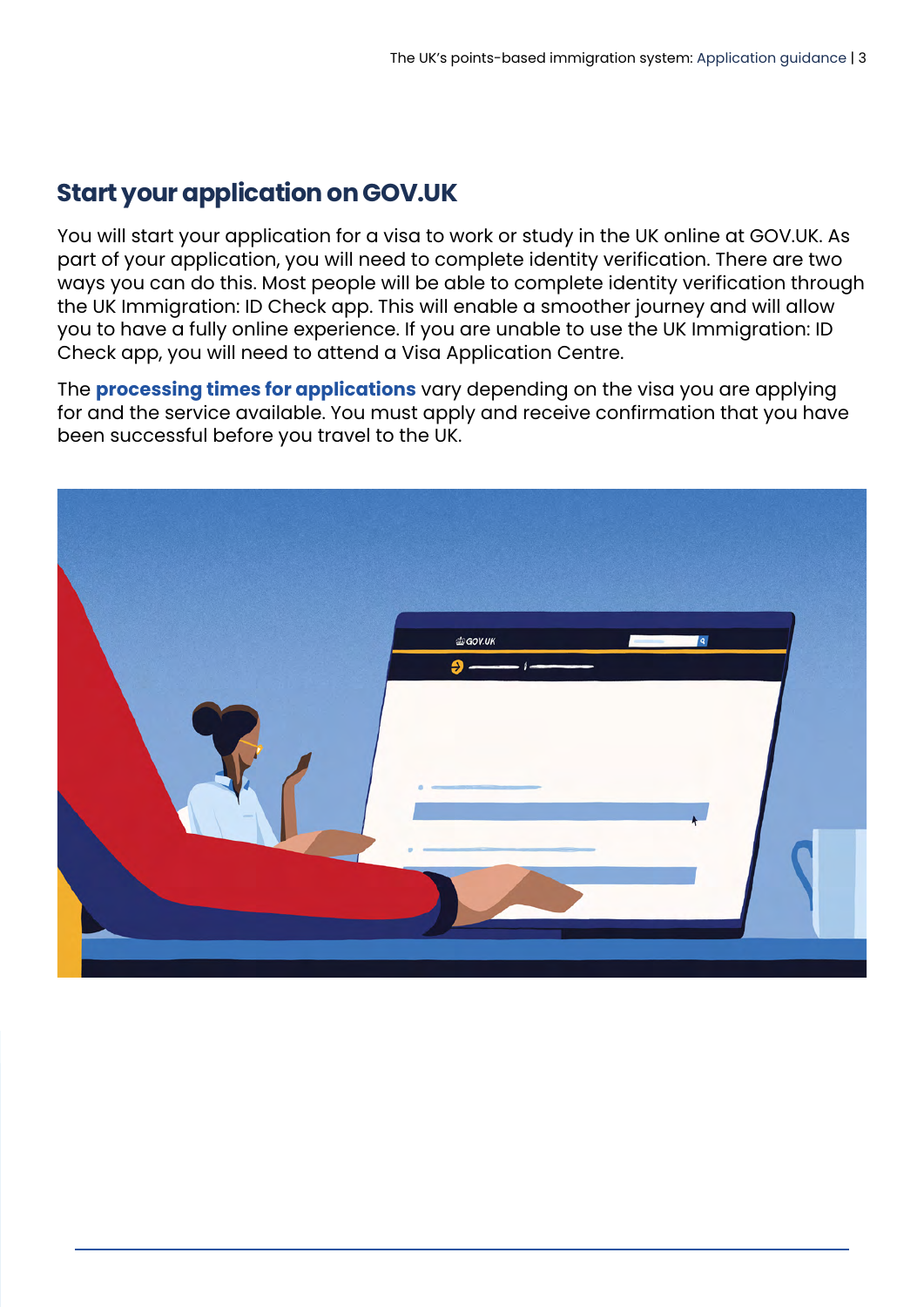#### **Identity verification – UK Immigration: ID Check app**

To complete ID verification using the app, you must have a biometric passport and a compatible smartphone. The app is free and compatible with iPhone 7 or newer models, and Android phones that have Near Field Communication (NFC). Your phone will have NFC if it can be used to make contactless payments. If you do not own a compatible phone, you can use the app from a family or friend's mobile phone. No information is stored on the phone or app after you close it.

You can download this before you start your application. Search 'UK Immigration: ID Check' in your app store. The app will not work until you have started an application on GOV.UK.

If you start your application on GOV.UK using a compatible smartphone, you will be instructed to open the app, or download it, when it comes to the ID verification stage of your application.

If you start your application using a laptop or desktop computer, you will need to switch to a mobile phone to complete the ID verification stage via the app. You will be able to do this via a QR code or you can request a connection code. You will be instructed how and when to do this during the application process.

**Full guidance for the [UK Immigration: ID Check app](https://www.gov.uk/guidance/using-the-uk-immigration-id-check-app) can be found on GOV.UK.**

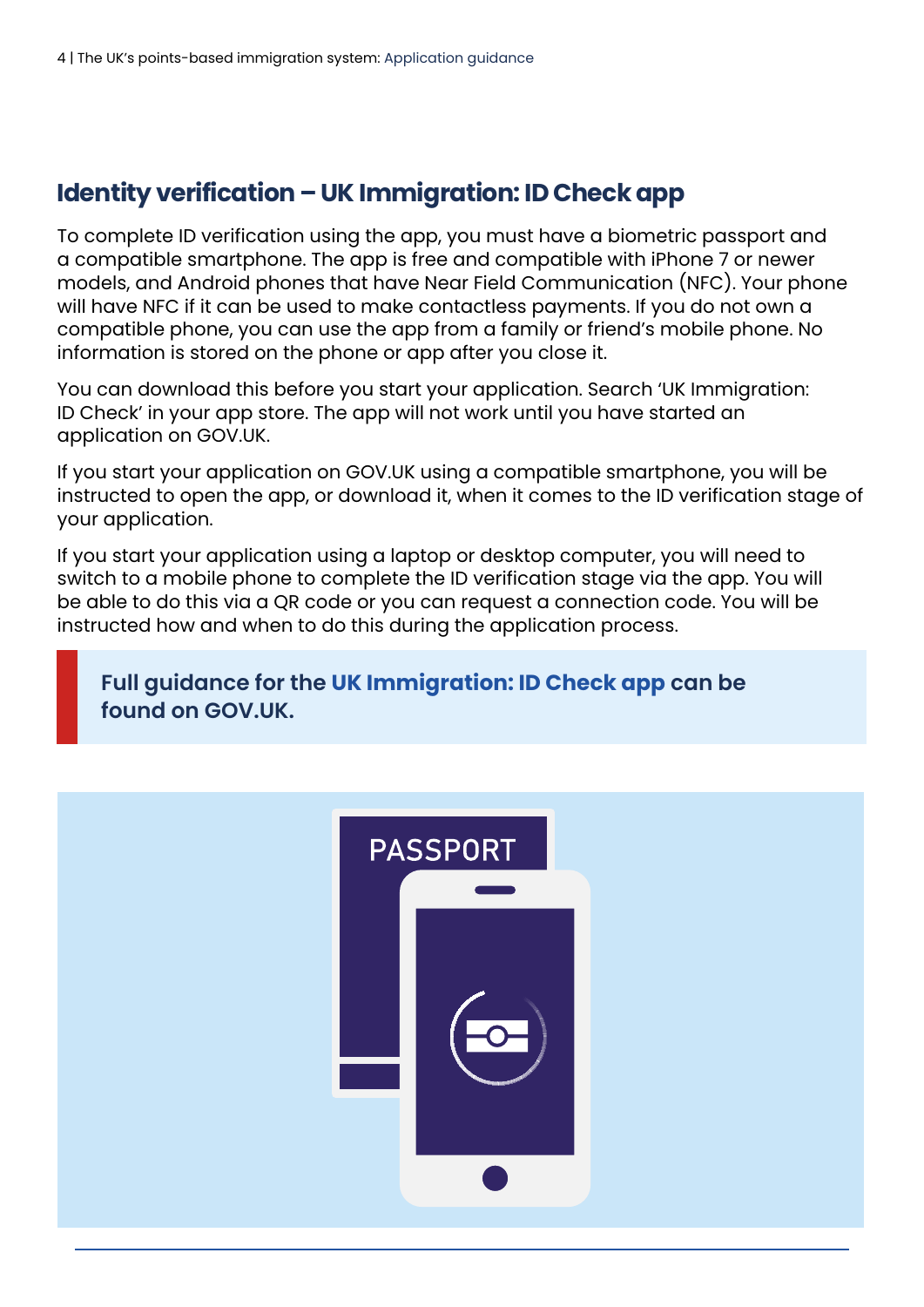#### **Demonstrating your immigration status**

If you use the UK Immigration: ID Check app and are successful in your application, you will receive written notification by email of that decision. This will include details of how to sign in to the **[View and Prove](https://www.gov.uk/view-prove-immigration-status)** service on GOV.UK, where you can check your immigration status and its conditions at any time.

The View and Prove service can also be used to share and evidence your rights in the UK at any time – for example the right to work or study – by giving organisations or people, such as employers or universities, access to the relevant information about your immigration status. This is a fully secure, simple service which enables you to view up to date information about your immigration status at any time. You will be able to access your immigration status information online instead of receiving a physical visa or permit card.

#### **Identity verification – Visa Application Centre**

If you do not have a biometric passport or access to a compatible smartphone, or if ID verification through the app is not yet available for the route you are applying through, you will need to attend a Visa Application Centre. You should still start your application on GOV.UK - if you are directed to attend a Visa Application Centre you will be given further information about this process and what documents you will need to provide upon your visit.

**You can find your nearest [Visa Application Centre](https://www.gov.uk/find-a-visa-application-centre) on GOV.UK.**

#### **Demonstrating your immigration status**

If you complete identity verification at a Visa Application Centre and are successful in your application, you will receive a sticker (sometimes called a vignette) in your passport and will be granted a **[Biometric Residence Permit](https://www.gov.uk/biometric-residence-permits)** after your arrival in the UK. This will allow you to use some online services on GOV.UK, such as evidencing your right to work.

#### **Travelling to the UK**

When making your journey to the UK, you will need to travel with the same document you made your application with. For example, if you use your biometric passport to apply, you will need to travel using this.